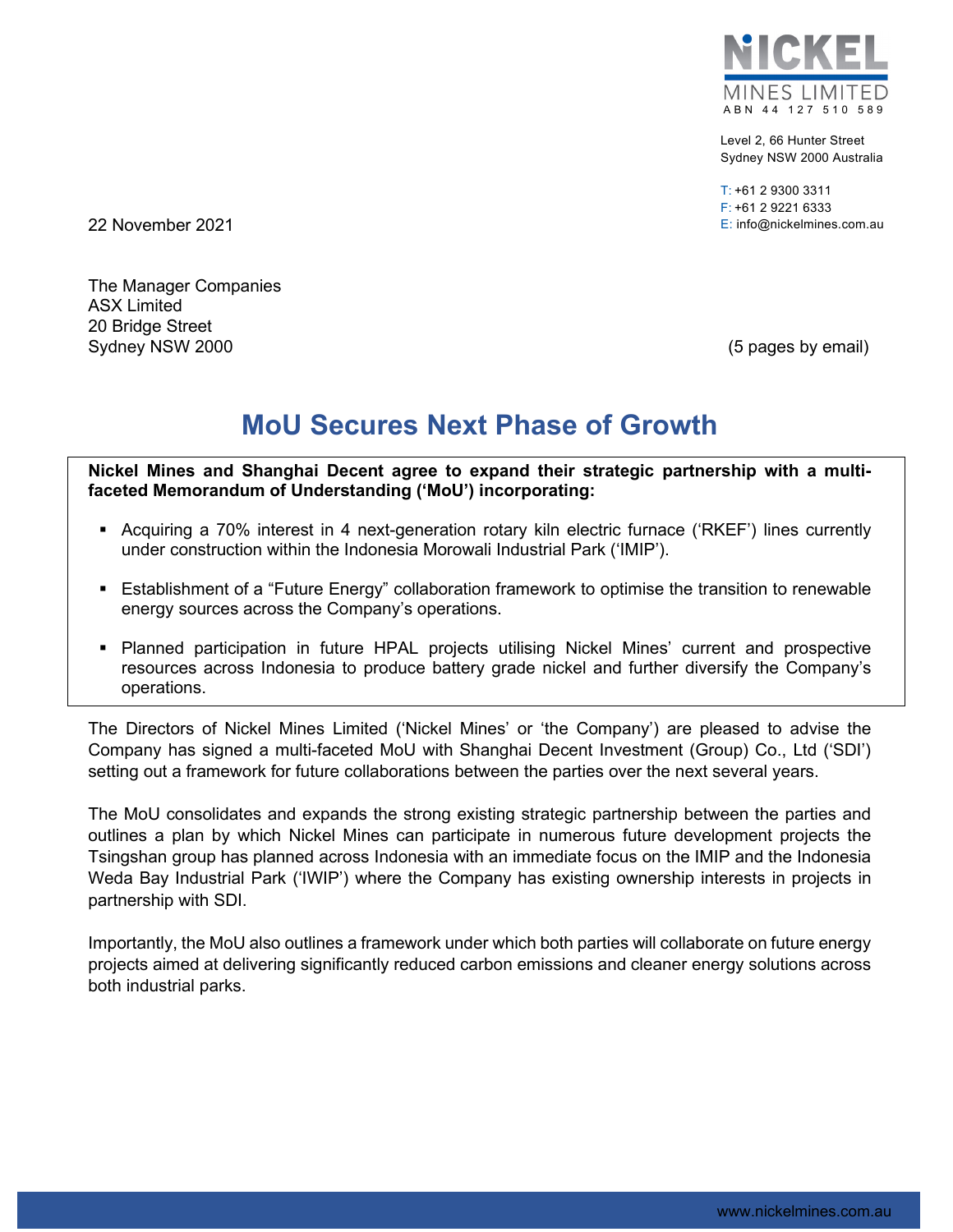#### **Oracle Nickel Project**

Nickel Mines has agreed to purchase a 70%<sup>[1](#page-1-0)</sup> interest in the Oracle Nickel Project ('ONI' or 'ONI Project'), a new development project that has commenced construction within the IMIP comprising four (4) nextgeneration rotary kiln electric furnace ('RKEF') lines with an annual nameplate production capacity of 36,000 tonnes of nickel metal (in nickel pig iron).

The ONI project company will also separately undertake the construction of a 380MW captive power plant that will support both the ONI RKEF lines and IMIP's overall grid power requirements.

The ONI asset specifications will replicate those of the Company's 80%-owned Angel Nickel Project ('ANI') within the IWIP on Halmahera Island that is anticipated to commence commissioning in March 2022.

ONI's total valuation of US\$750M (on a 100% basis) represents a modest uplift in valuation from ANI (US\$700M on a 100% basis) with the increase attributable to rising input and construction costs and a weakening US\$, but still representing industry low levels of capital intensity for newly installed nickel production capacity.

Under the terms of the MoU the Company will secure its 70% interest in ONI though an "acquisition" component comprising US\$371M (US\$530M \* 70%) in additional to providing US\$154M (US\$220M \* 70%) of "construction" funding by way of shareholder loans.

| <b>Date</b>                                  | <b>Amount</b><br><b>(US\$M)</b> | <b>Cumulative</b><br><b>(US\$M)</b> |                                  | % of ONI |
|----------------------------------------------|---------------------------------|-------------------------------------|----------------------------------|----------|
| Signing of MoU                               | 10.0                            | 10.0                                |                                  |          |
| Definitive Agreement<br>(By 31 January 2022) | 20.0                            | 30.0                                |                                  |          |
| By 31 March 2022                             | 23.0                            | 53.0                                |                                  | 10%      |
| By 30 June 2022                              | 106.0                           | 159.0                               |                                  | 30%      |
| By 30 September 2022                         | 46.2                            | 205.2                               | 1 <sup>st</sup> shareholder loan |          |
| By 31 December 2022                          | 212.0                           | 417.2                               |                                  | 70%      |
|                                              | 46.2                            | 463.4                               | 2 <sup>nd</sup> shareholder loan |          |
| By 31 March 2023                             | 61.6                            | 525.0                               | 3rd shareholder loan             |          |
| <b>Total</b>                                 | 525.0                           |                                     |                                  |          |

The agreed payment schedule and Nickel Mines' ownership interest in the ONI Project is as follows:

<span id="page-1-0"></span> $1$  The remaining 30% interest in ONI will be retained by SDI.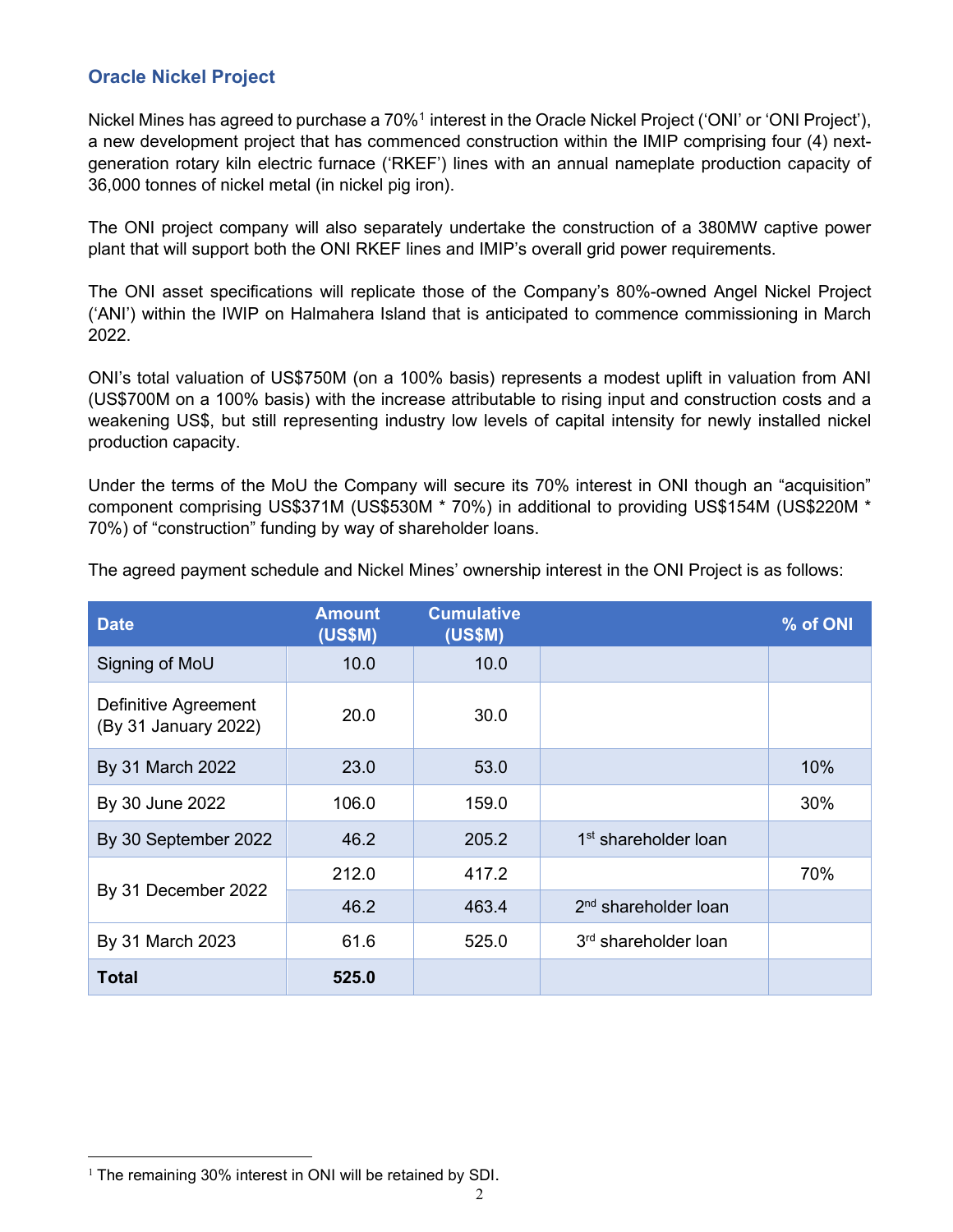Nickel Mines' 70% interest in ONI represents 25,200 tonnes per annum ('tpa') of attributable nameplate nickel metal capacity taking the Company's total attributable nameplate capacity to 78,000tpa of nickel metal.

|                        |           | <b>IMIP</b> | <b>IMIP</b> | <b>IMIP</b> | <b>IWIP</b> | Total   |
|------------------------|-----------|-------------|-------------|-------------|-------------|---------|
| <b>Annual capacity</b> |           | <b>HNI</b>  | <b>RNI</b>  | <b>ONI</b>  | ANI         |         |
| Nameplate              | Ni tonnes | 15,000      | 15,000      | 36,000      | 36,000      | 102,000 |
| NIC attributable       | Ni tonnes | 12,000      | 12,000      | 25,200      | 28,800      | 78,000  |

As illustrated in the chart below, the ONI Project will further cement Nickel Mines as a globally significant nickel producer.



Source: Wood Mackenzie, Company data

SDI will again take the lead role in the design, construction and operation of the ONI Project. Furthermore, the Company will benefit from a construction cost guarantee with SDI contractually committing that total construction costs of ONI shall not exceed US\$750M.

The ONI RKEF lines are presently expected to commence commissioning in Q1 2023 with the power plant due to commission not more than 6 months later.

ONI company registrations have commenced under a replica corporate structure to the Company's existing RKEF assets with two Singaporean incorporated holding companies that will own an Indonesian incorporated PMA operating company.

The acquisition of the Company's 70% interest in the ONI Project is subject to the execution of a binding Definitive Agreement and shareholder approval for which an Extraordinary General Meeting is planned for early 2022.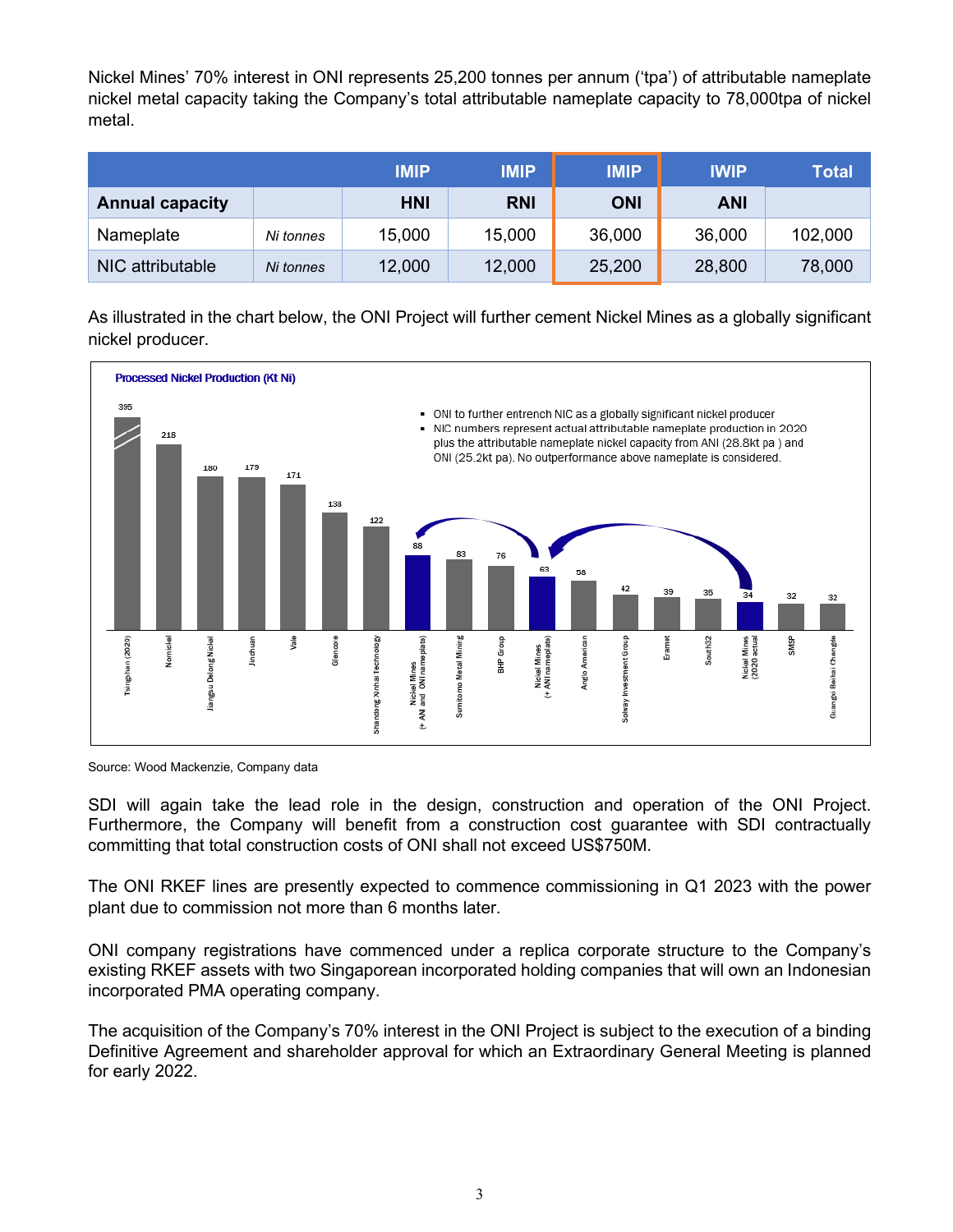### **Future Energy Collaboration Framework**

Nickel Mines and Shanghai Decent are committed to reducing carbon emissions from  $CO<sub>2</sub>$  production and under a newly devised "Future Energy" collaboration framework have undertaken to jointly explore opportunities to transition current energy sources utilised across the Company's operations to renewable energy and other lower carbon emitting solutions. Discussions are already well advanced on collaborations involving solar and LNG-based energy solutions to begin the transition away from current coal-fired power sources.

"Future Energy" projects currently under discussion between the parties include but are not limited to:

- co-investment in the IMIP's first solar power plant with an installed capacity of 200MWp. Nickel Mines could participate up to a level of 100MWp, with electricity generated to contribute to the power requirements of the Company's RKEF lines. This project would mark a larger foray into solar power for the Company with its 80%-owned HM Mine nearing completion of its own 450kwp solar project that will significantly reduce the requirement for diesel-fired generators to power the mine and camp facilities; and
- the development of an LNG-to-Power solution for IMIP utilising a parcel of land within the HM Mine IUP whereby LNG receiving jetty, storage and regasification facilities, auxiliary pipelines and transmission lines could fuel a 180MW combined-cycle gas turbine power plant.

The "Future Energy" projects identified above represent two of the more immediate opportunities, with both parties committed to exploring other opportunities to significantly reduce carbon emissions from the Indonesian nickel industry.

## **Future HPAL Collaborations**

The Company and SDI have agreed to actively explore the feasibility of jointly developing and investing in a High-Pressure Acid Leach project ('HPAL') utilising Nickel Mines' current and prospective nickel resources to broaden the Company's product offerings. The identification of suitable land parcels and other preliminary studies are underway, in combination with the securing of additional limonite resources, to jointly develop an HPAL project, the delivery of which would see Nickel Mines become a producer of battery grade nickel (MHP and sulphates) for sale into the booming electric vehicle ('EV') market.

Commenting on the signing of this new multi-faceted MoU, Nickel Mines' Managing Director Justin Werner said:

*"We are delighted with this opportunity to expand our partnership with Shanghai Decent and further enhance our value to the Tsingshan group. The four RKEF lines of the Oracle Nickel Project will take our total RKEF lines to 12, more than any other of Tsingshan's project partner companies. Importantly, these additional lines will also increase our annual attributable nameplate nickel production capacity to just under 80k tonnes of nickel metal, with likely actual performance to increase this to approximately 100k tonnes of attributable nickel metal, a remarkable achievement having only commenced as a producer in January 2019.*

*While our nickel investments to date have been confined to RKEF projects, we are excited to now be actively exploring the developing and investing in a new HPAL project. The delivery of such a project would see Nickel Mines become a direct producer of battery grade nickel for sale into the EV market and position it as a truly-diversified nickel producer selling material volumes of nickel into the stainless steel and battery markets.*